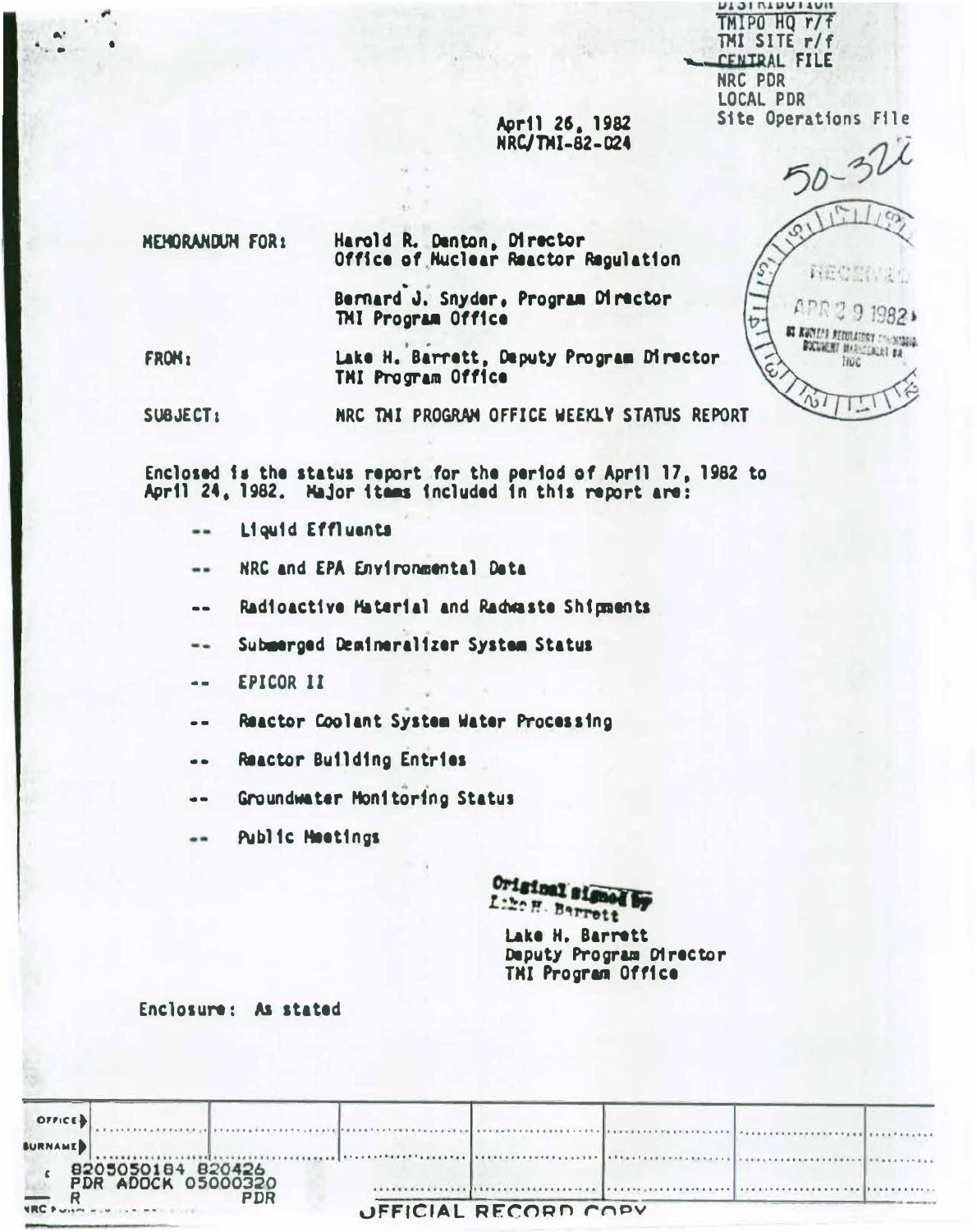April 26, 1982

 $-2-$ 

PE PASTE ALL A

Harold R. Deaton Bernard J. Snyder

- 18

cc w/encl: EDO  $k = -k$ **OGC** Office Directors  $\omega_{\rm{eff}}=1.5$  and  $\omega_{\rm{eff}}=0.0$ Coumissioner's Technical Assistants **KRR Division Directors** NRR ND's Regional Directors IE Division Directors **TAS EIS** THI Program Office Staff (15) **PHS EPA** DOE Projects Br. #2 Chief, DRPI, RI DRPI Chief, RI<br>Public Affairs, RI  $E = 10$ State Liaison, RI

|        | SPPICED TMIPO                | <b>TMIPO</b>        | <b>THIPO</b> | <b>TMIPO</b>         | <b>TMIPO</b>    | <b>TMLPO</b> |  |
|--------|------------------------------|---------------------|--------------|----------------------|-----------------|--------------|--|
|        | INAMED GKalgan/Jes           | RConte <sup>®</sup> |              | AFasano              | <b>RBellamy</b> |              |  |
| DATE 4 |                              | /82                 | 4/26/82      | /82                  | 4/16/82         | 4/26/82      |  |
|        | : FORM 318 110-80) NRCM 0240 |                     |              | OFFICIAL RECORD COPY |                 |              |  |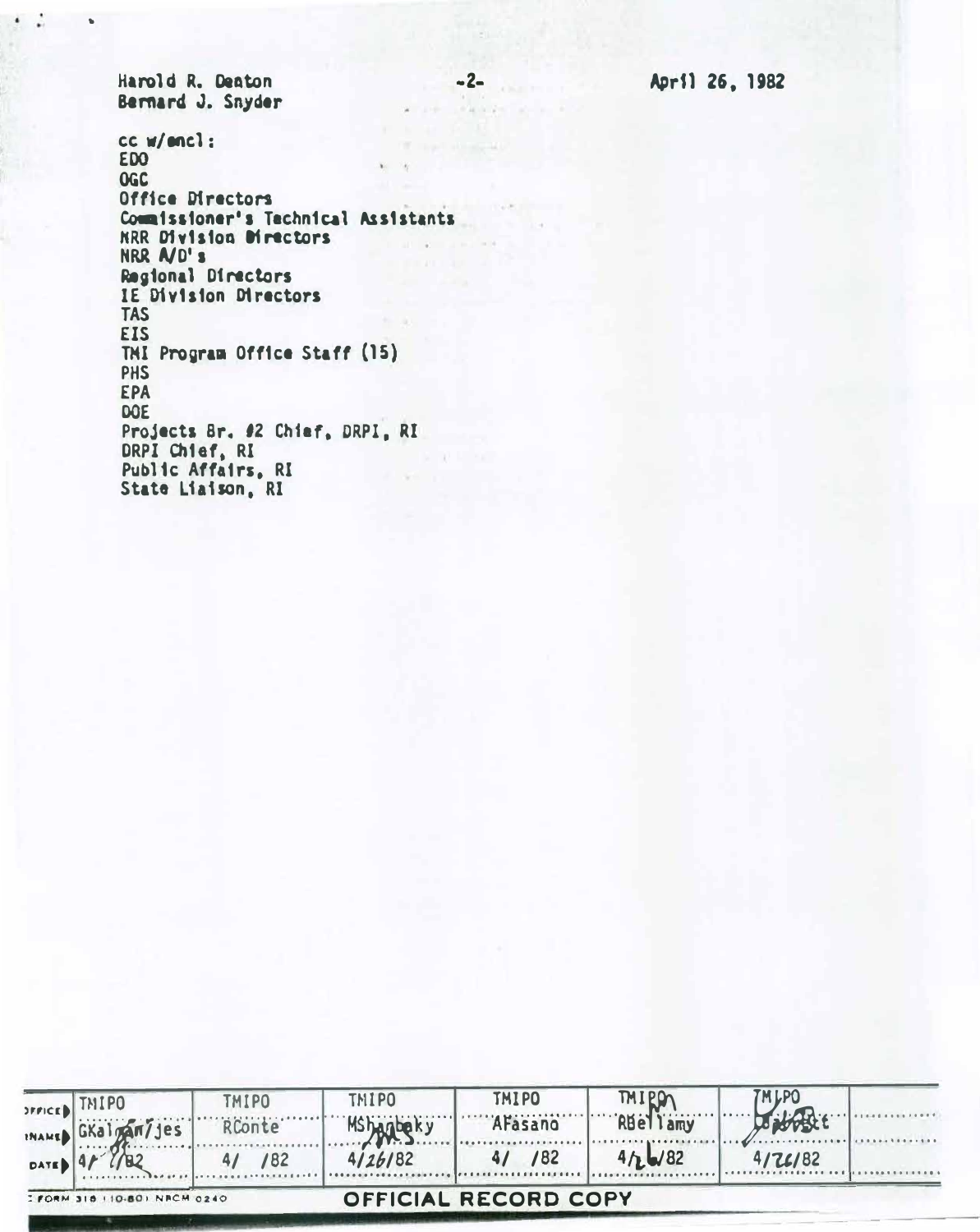### NRC TMI PROGRAM OFFICE WEEKLY STATUS REPORT

April 18, 1982 • April 26. 1982

Plant Status

• •

Core Cooling Mode: Heat transfer from the reactor coolant system (RCS) loops to reactor building ambient.

Available Core Cooling Modes: Decay heat removal systems. Long term cooling "B" (once through steam generator-B).

RCS Pressure Control Mode: Standby pressure control (SPC) system.

Backup Pressure Control Modes: Mini decay heat removal (MDER) system. Decay heat removal (DHR) system.

Major Parameters (as of osoo. April 23. 1982) {approximate values) Average Incore Thermocouples: 103°F Ma'ximum Incore Thermocouple: 130°F

RCS loop Temperatures:

| Hot Leg                 | 97°F         | $100^{\circ}F$ |
|-------------------------|--------------|----------------|
| Cold Leg $(1)$<br>$(2)$ | 84°F<br>89°F | 85°F<br>90°F   |

RCS Pressure: 96 psig

Reactor Building: Temperature: 69°F<br>Water level: Eleva Elevation 283.2 ft.  $(0.5$  ft. from floor)<br>-.3 psig Pressure: . Airborne Radionuclide Concentrations: • 2.6  $\times$  10-5 uC1/cc Kr<sup>85</sup> {sample taken 4/20/82)  $<$ 1.8 x 10-8 uCi/cc H3 (sample taken 4/20/82) 1.04 x lo-9 uCi/cc particulate (sample taken 4/21/82)

### 1. Effluent and Environmental (Radiological) Information

Liquid effluents from the TMI site released to the Susquehanna River after processing. were made within the regulatory limits and in accordance with NRC requirements and City of Lancaster Agreemeht dated February 27. 1980.

During the period April 16, 1982. through April 22, 1982, the effluents contained no detectable radioactivity at the discharge point and individual effluent sources, which originated within Unit 2, contained no detectable radioactivity.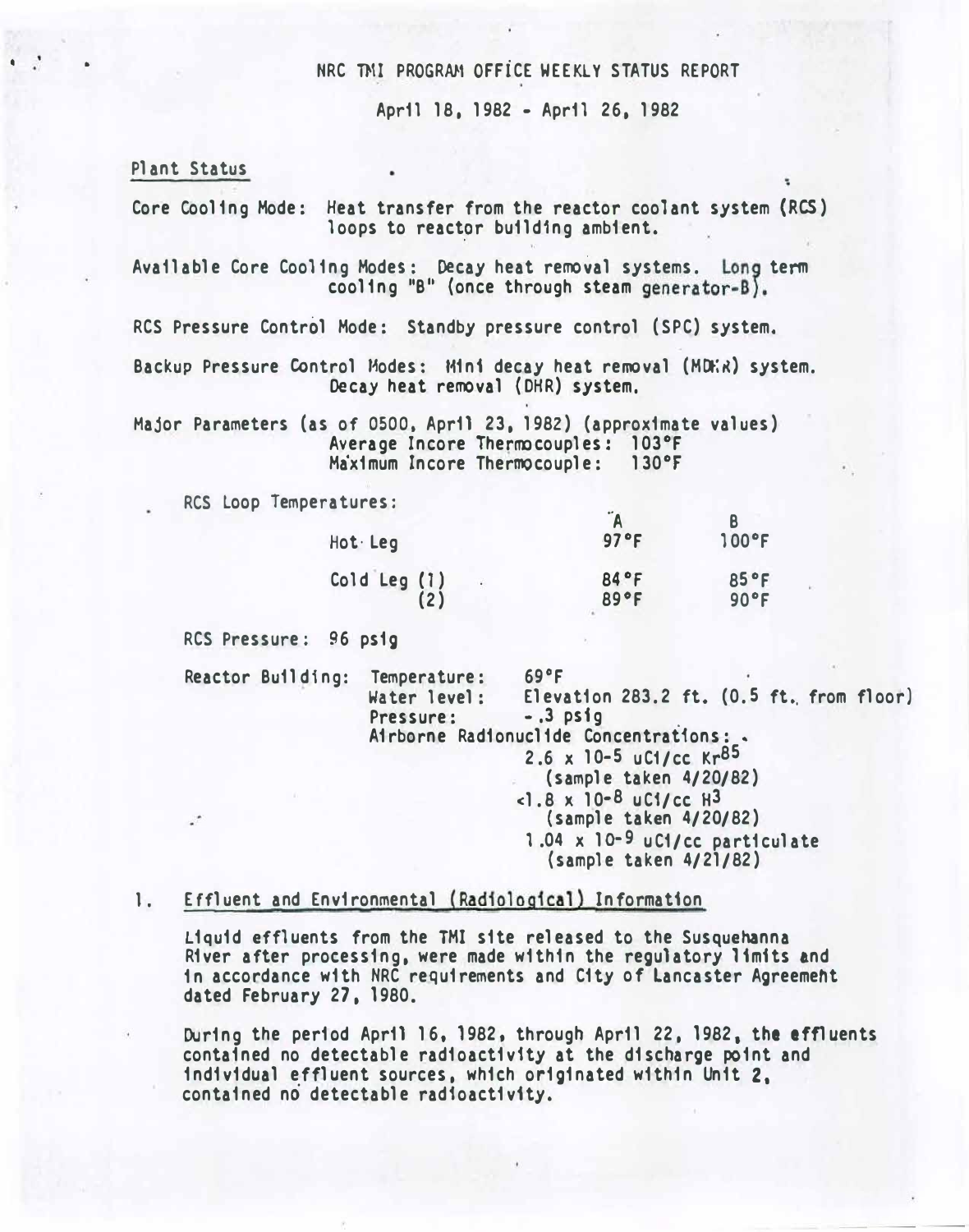### 2. Environmental Protection Agency (EPA) Environmental Data

Results from EPA monitoring of the environment around the TMI site were as follows:  $\ddot{\phantom{1}}$ 

The EPA measured Kr-85 concentrations (pCf/m3) at several environmental monitoring stations and reported the following results:

| Location           | March 12, 1982 - April 2, 1982 |  |  |
|--------------------|--------------------------------|--|--|
|                    | (pC1/m <sup>3</sup> )          |  |  |
| Goldsboro          | 23                             |  |  |
| Observation Center | 30                             |  |  |
| Middletown         | 22                             |  |  |
| Yorkhaven          | 30                             |  |  |

All of the above levels of Kr-85. are considered to be background levels. Results for the samples taken April 2, 1982 through April 16, 1982, will be reported in a subsequent report.

..

�o radiation above normally occurring background levels was  $-$ detected in any of the samples collected from the EPA's air and gamma rate networks during the period from April 14, '982 through April 22, 1982.

#### 3. NRC Environmental Data

Results from NRC monitoring of the environment around the TMI site were as follows:

The following are the NRC air sample analytical results for  $-$ the onsite continuous air sampler:

| Sample   |                                 | $I - 131$ $Cs - 137$   |
|----------|---------------------------------|------------------------|
| Perfod   |                                 | $(uC1/cc)$ $(uC1/cc)$  |
| $HP-316$ | April 14, 1982 - April 21, 1982 | $5.6$ £-14: $5.6$ £-14 |

- 4. Licensee Radioactive Material and Radwaste Shipments
	- On Tuesday, April 20, 1982, 38 drums of Unit 1 compacted trash (Low Specific Activity, LSA) were shipped to Chem Muclear Systems, Inc., Barnwell. South Carolina.
	- On Friday, April 23, 1982, four containers of samples taken in --Unit 1 (various locations} were shipped to the Babcock and Wilcox Research Center, Lynchburg, Virginia.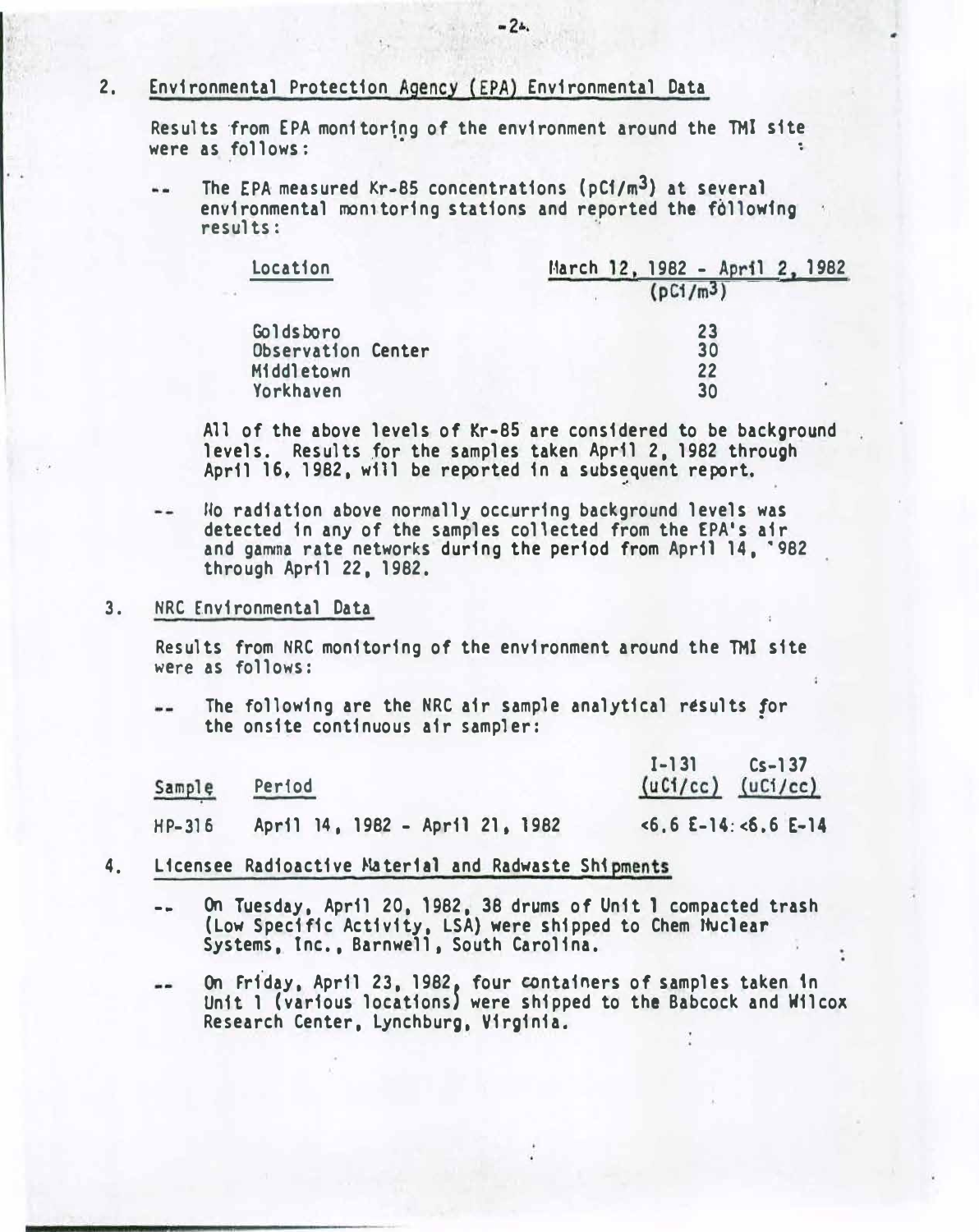Major Activities

- 1. Submerged Demineralizer System (SDS). The SDS is shutdown for minor maintenance. During the next reporting period the SDS is  $\cdot$ . scheduled to commence processing approximately 30.000 gallons of reactor coolant bleed tank water.
- 2. EPICOR II. The EPICOR II system is shutdown because of lack of water to be processed.
- 3. Reactor Coolant System (RCS) Water Processing. Engineering and construction efforts by the licensee are continuing in preparation for RCS processing which is presently scheduled to commence 1n May 1982. Actual RCS processing may be postponed while the SDS processes the remaining water (approximately 40,000 gallons) in the reactor building. Approximately 80% of the procedures needed to commence RCS water processing has been approved by the NRC/TMIPO site office. The NRC/TMIPO site office, with support from the Chemical Engineering Branch, NRR, is reviewing the licensee's request to revise the Recovery Operations Plan to incorporate changes to accomodate RCS processing.
- 3. Reactor Building Entrfes. During the reactor building {RB) entry on Thursday, April 22, 1982, a suction hose was installed into the incore instrumentation trough on the 282 ft. elevation floor. The trough extends below the general floor level and was chosen as the optimum suction location to remove the remaining water from the RB basement. The pump installation should be completed during the next RB entry. The pump discharge will be connected to the existing transfer hose between the floating sump pump and the submerged demineralizer system. In addition to the suction hose installation, technicians removed the reactor building dome radiation monitor. HPR-214. The dome monitor will be shipped to an offs1te laboratory for analysis.

The table below is a summary of RB man-hours and man-rem for accident recovery entries. The summary is subdivided into pre-gross decontamination experiment entries (entries 1-16) and the gross decontamination experiment entries (entries 17-56).

|                 | Entries 1 through 16<br>7/23/80 to 9/24/81 | Entries 17 through 56<br>$10/27/81$ to $3/31/82$ |
|-----------------|--------------------------------------------|--------------------------------------------------|
| Total Man-hours | 199                                        | 507                                              |
| Total Man-rem   | 63                                         | 115                                              |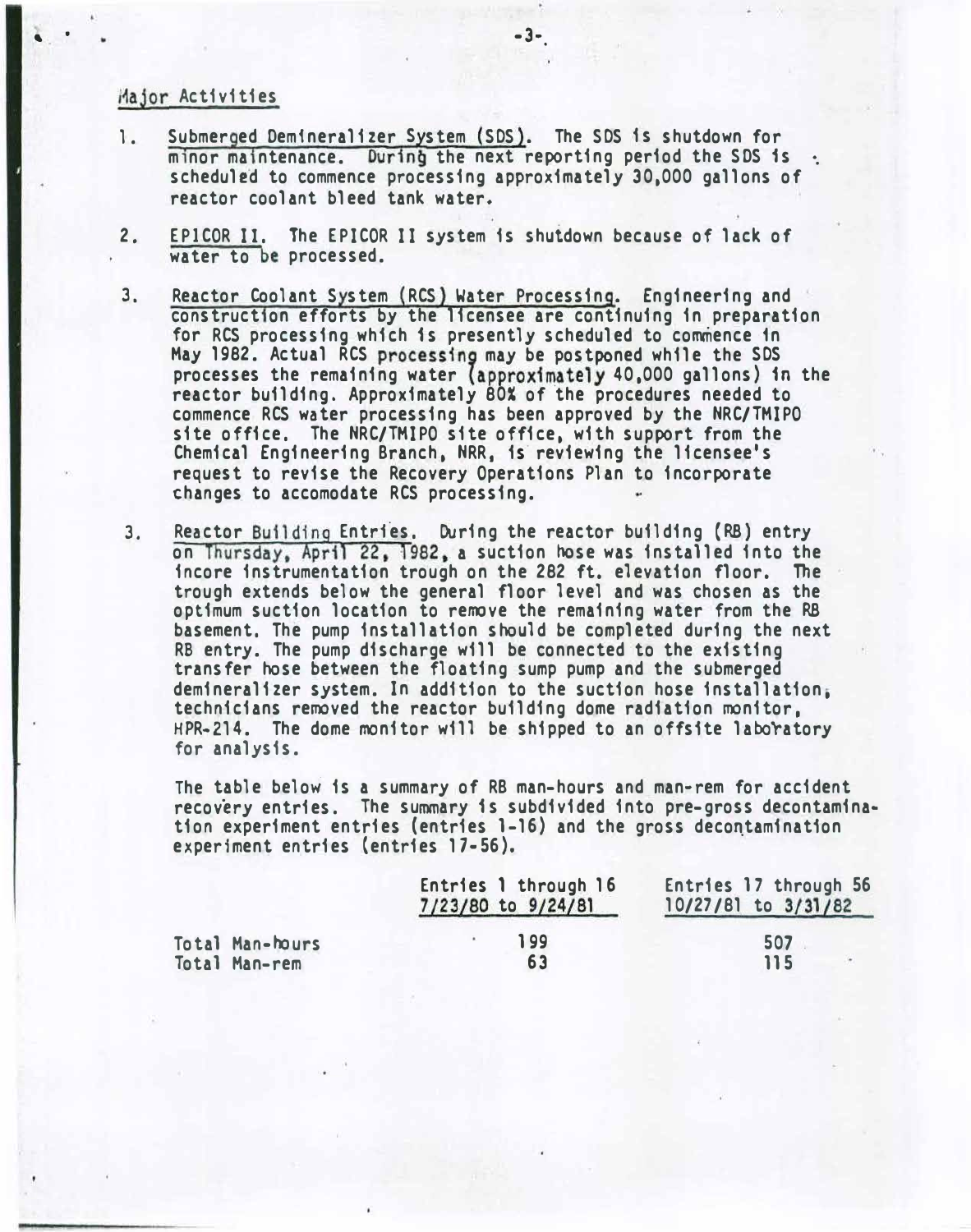A 14 month look ahead at major milestones in the RB recovery schedule includes the following events:

- June 1982, insertion of the axial power shaping rods (APSR)  $\cdot$ .
- July 1982, closed circuit television inspection of the upper .. reactor vessel internals
- •• Summer 1983, reactor vessel head removal (funding permitting).·

A prerequisite for the television inspection is the requirement to depressurize the reactor coolant system and to lower the RCS water level below the top of the control rod drive mechanisms (CRDM). Preparations for RCS processing through the submerged demineralizer system (SDS) are progressing in parallel with the identified milestones. However, under the current concept, RCS processing will be suspended whenever the primary system is depressurized. It is planned to refill and repressurize (50 psig) the primary system after the television inspection of the reactor internals.

Insertion of the APSR's is the first event on the milestone schedule. There are eight APSR's in the TMI-2 core. The APSR's are designed to control core power distribution during reactor operations and normally these rods are not inserted during reactor shutdowns. Following the reactor shutdown on March 28, 1979, the APSR's remained in their last position, withdrawn approximately 35 inches (25� of their full travel). The normal rod uncoupling procedure (prerequisite for head removal) requires the rods to be fully inserted. In conjunction with the APSR insertion to support reactor disassembly. a testing program has been devised to monitor the APSR movement with externally mounted sonic detectors, and electric power requirements to the APSR drive motors will be measured in an attempt to gain additional information about the condition of the core. The next : RB entry is scheduled for Wednesday, April 28, 1982. In addition to completing the installation of the sump pump, technicians  $\hat{\mathbf{w}}$ ill test the operation of the RB fire detection systems and maintenance workers will service the airlock door mechanisms.

5, Groundwater Monitoring Program. The licensee is conducting a program of increased surveillance frequency of the onsite test borings. One of the objectives of the licensee program 1s'to identify the source of tritium in test borings 2, 3. 16. and 17. Attachment 1 is a graph of tritium activity in the three test borings with the highest concentrations. A sample taken on March 23. 1982 from test boring 17 had the highest tritium concentration (1.100,000 pC1/L) of any sample taken during the ground water monitoring program. On April 8, 1982, the concentration: in test boring 17 decreased to 610,000 pCi/L.

Since January 1982, groundwater near the borated water storage tank (BWST) has apparently leaked into underground structures in the vicinity of the BWST {Air Intake Tunnel and BWST Pipe Chase). As part of the present monitoring program, a more detailed characterization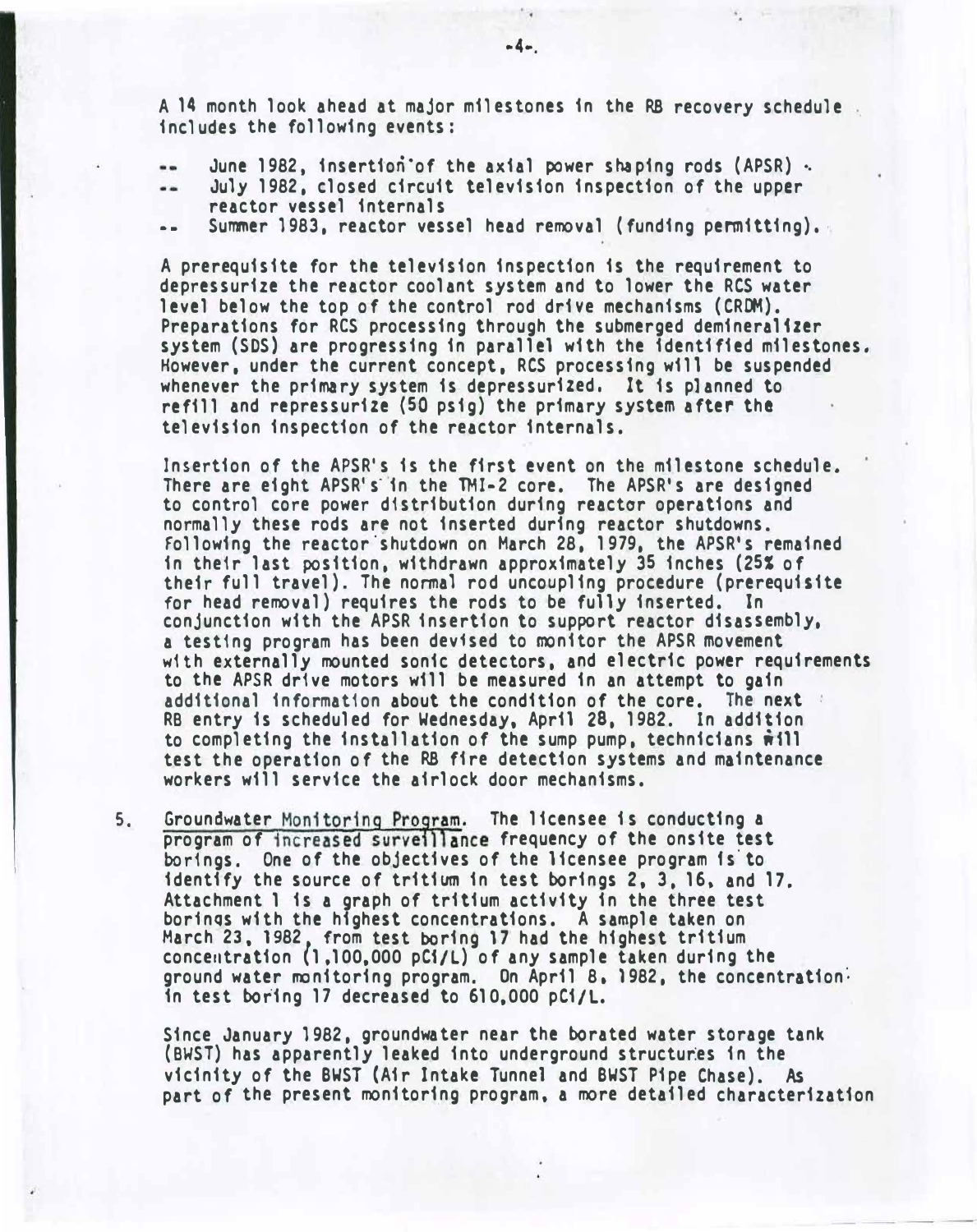of the isotopic makeup of the contaminated water is the air intake tunnel and the borated water storage tank (BWST) was conducted. The additional analytical.results indicated minute concentrations  $(\sqrt{6} \times 10^{-8} \text{ uC1/ml})$  of Sb-125 in the BWST pipe chase and the air  $\cdot$ . in take tunnel. A more sens1t1ve analysis of water from the BWST indicated an Sb-125 concentration of 6.5 E-6 uCi/cc. Preliminary evaluation of the analytical results indicates that the Sb-125 to tritium ratios in the air intake tunnel are consistant with those in the BWST. This constant ratio strongly indicates that the source of radioactivity in the groundwater is from the BWST. Although difficult to quantify, it appears that the leakage of BWST water was approximately 3,000 gallons.

•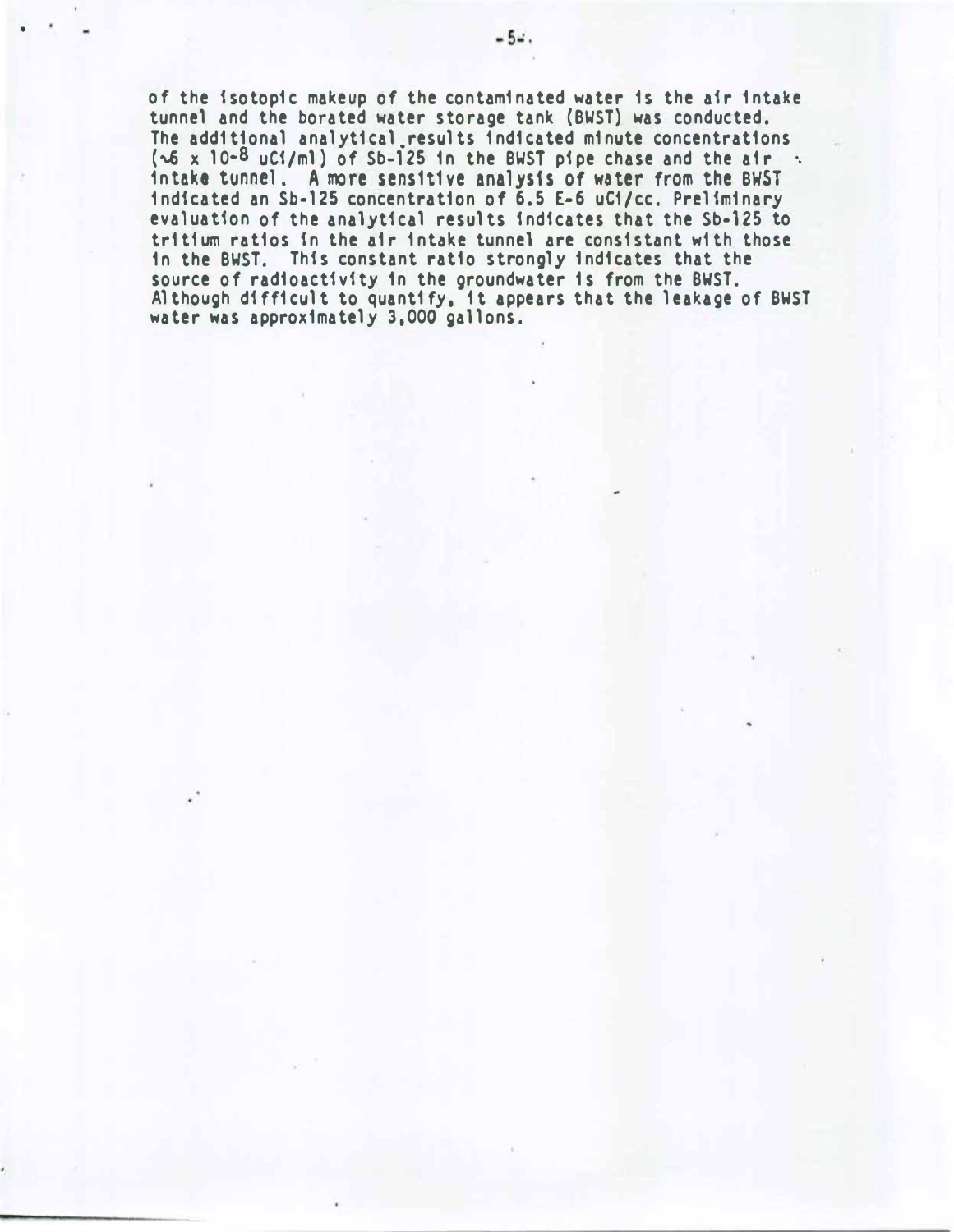#### Past Meetings

On April 22, 1982, the Three Mile Island Advisory Panel held a meeting in Harrisburg. Various representatives from GPUN, NRC, DOE and EPA gave status reports on 1) funding proposals in Congress, 2) the recent reactor building decontamination experiment, 3) accident water processfng, 4) upcoming reactor coolant system processing (which is schedufed to begin in May), and 5) DOE's agreement to remove purification system dem1nera11zer vessels and filters.

Extensive discussion took place on the subject of tritium, which has been showing up in groundwater adjacent to TMI-2 buildings as a result of a leak 1n the area of the Borated Water Storage Tank last January. The relative levels of radioactivity in the area have been minimal (approximately one curie of tritium}. However, the amount of water leakage, originally thought to be 50-60 gallons, has been determined to be closer to 2,000-3,000 gallons. Bill Kirk (EPA) reported undetectable levels of radionuclides in five EPA monitored wells just off the island.

Chairman Minnich a1so offered three proposals which were passed by the Panel : '

- 1. Send a letter to the legislative leadership of the Commonwealth of Pennsylvania endorsing that the \$5 million for the cleanup proposed by Governor Thornburgh in FY 83 budget, remain in tact through the budget process.
- 2. Send a similar letter to Congress reinforcing the need and the Panel's support of \$27 million for TMI cleanup proposed for FY 83 DOE budget.
- 3. Send a 1etter·to the Pennsylvania PUC suggesting tne \$23 million currently slated for amortization of TMI-2 capital costs pursuant to deferred energy rate charge, be diverted to the cleanup. Monies slated for rate reduction relief would remain in tact. Chairman Minnich felt such a move would be a positive sign to Congress of Pennsylvania's commitment to the cleanup.

·.

#### Future Meetings

- 1. On Tuesday, April 27, 1982, Lake Barrett will meet with a group of Middletown mothers to discuss issues and concerns related to the cleanup program at TMI Unit 2, the status of Unit 1, and the financial status of GPU Nuclear.
- 2. On Wednesday, April 28, 1982, Harold Denton, Bernard Snyder and Lake Barrett will testify tn Washington, DC, before Senator Alan K. Simpsons' Senate Subcommittee on Nuclear Regulation. Environment and Public Works Committee.